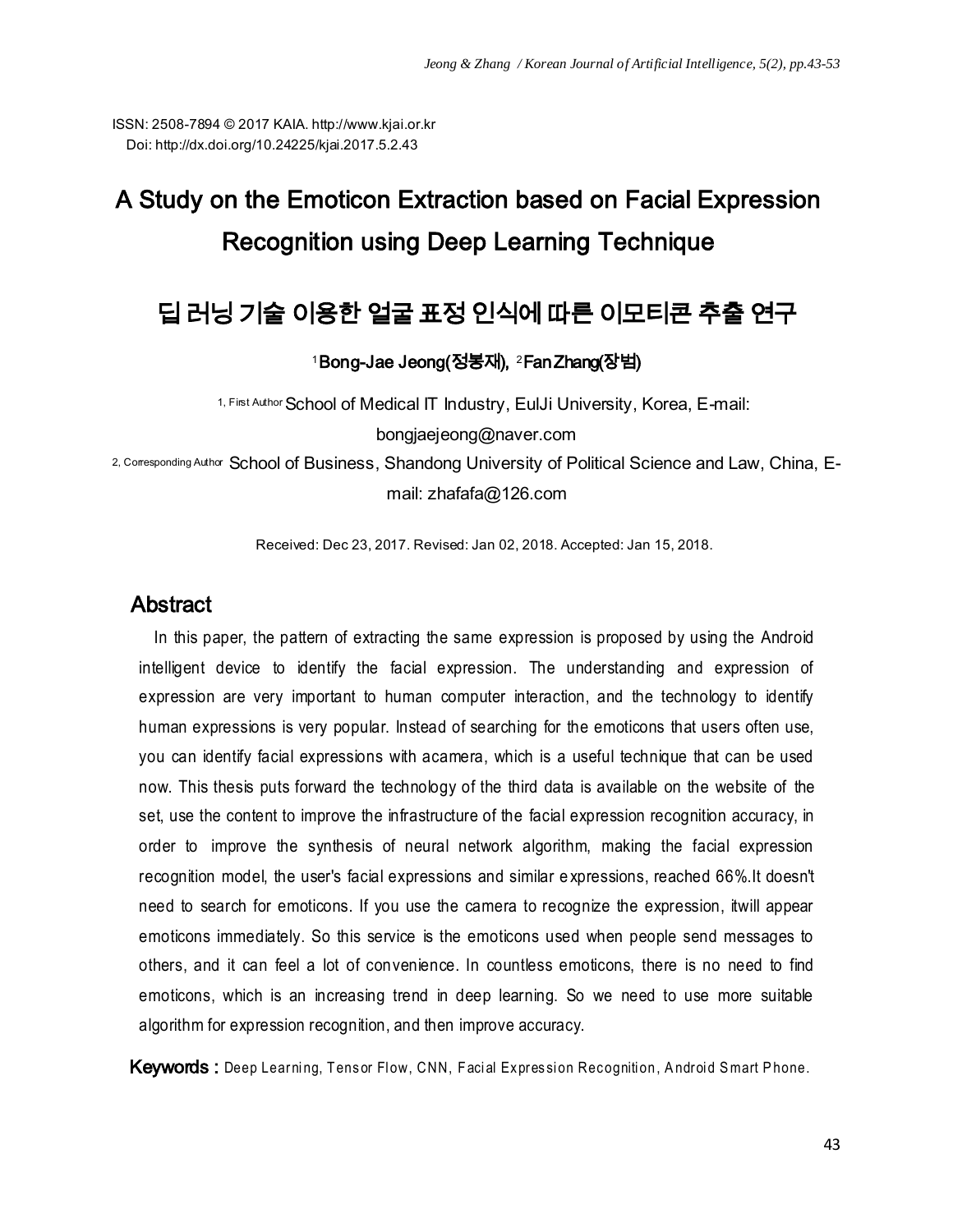## 1. 서 론

인간의 감성이 대표적으로 드러나는 곳은 얼굴이다. 사람들은 얼굴의 표정을 통해 서로의 감성 상태를 예측한다. Darwin(1871)을 비롯한 다수의 학자들은 사람들이 어떤 근거에 의하여 특정 표정이 공통된 감 성으로 인식하게 되는지 연구하였다. 메라비언의 법칙(Mehrabian, 1971)에 따르면, 한 사람이 상대방으로 부터 받는 이미지는 시각이 55%, 청각이 38%, 언어가 7%에 이르며(Boyle, 1998), 여기서 시각적의사소통 이 큰 비중을 차지한다. 심리학자 Ekman과 Friesen은 다른 문화적 배경에서 인간의 표정의 공통성을 연 구하였고 6개의 대표적인 표정을 1972년도에 제안했으며 또한 1976년도에 FACS(Facial Action Coding System)을 개발했다(Ekman & Friesen, 1977). 사람들의 감성을 이해하기 위해 연구자들은 심리학, 생리 학, 영상 처리, 패턴 인식, 기계 시각, 인공지능 등의 관점에서 탐색했으며 연구 결과가 다양한 분야에서 중요한 역할을 한다. 예를 들어 차량 운전 중에 실시간 모니터링을 통한 운전자의 피곤함을 확인하는 기술 또는 병원에서 환자의 감정 변화를 분석하여 특정 약물과 치료에 적응을 알아 볼 수 있는 기술이 있다.

본 논문에서는 이러한 연구 배경을 바탕으로 안드로이드 스마트 디바이스에서 표정 인식 기술을 이용 하여 각 표정 별로 알맞은 이모티콘을 추출하는 연구를 실행했다. 표정 인식 모델을 만들기 위해 캐글 사 이트에서 제공되는 fer2013 데이터를 사용했으며 이 데이터는 총 35,887 이미지 파일과 7가지 표정(분노, 혐오, 공포, 기쁨, 슬픔, 놀라움, 중립)을 가진다. 이미지 인식에 많이 사용되는 CNN(Convolutional Neural Network) 알고리즘을 이용하여 fer2013 데이터를 훈련한 모델을 만들었다.

이렇게 연구한 결과를 바탕으로 안드로이드 스마트 디바이스에 훈련된 모델을 적용하여 카메라를 이 용한 표정 인식 후 그에 알맞은 이모티콘을 추출하는 연구가 된다면 안드로이드 스마트 디바이스의 불편 함을 조금이나마 덜 수 있을 것이다.

#### 2. 관련 연구

#### 2.1. 딥 러닝 (Deep Learning)

딥 러닝(심층학습)이란 여러 비선형 변환기법의 조합을 통해 높은 수준의 추상화(abstractions, 다량의 데이터나 복잡한 자료들 속에서 핵심적인 내용 또는 기능을 요약하는 작업)를 시도하는 기계학습 (machine learning) 알고리즘의 집합으로 정의되며, 큰 틀에서 사람의 사고방식을 컴퓨터에게 가르치는 기 계학습의 한분야라고 이야기 할 수 있다. 어떠한 데이터가 있을 때 이를 컴퓨터가 알아들을 수 있는 형태 (예를 들어 이미지의 경우는 픽셀정보를 열벡터로 표현하는 등)로 표현(representation)하고 이를 학습에 적용하기 위해 많은 연구(어떻게 하면 더 좋은 표현기법을 만들고 또 어떻게 이것들을 학습할 모델을 만 들지에 대한)가 진행되고 있으며, 이러한 노력의 결과로 deep neural networks, convolutional deep neural networks, deep belief networks와 같은 다양한 딥 러닝 기법들이 컴퓨터 비젼, 음성인식, 자연어처리, 음성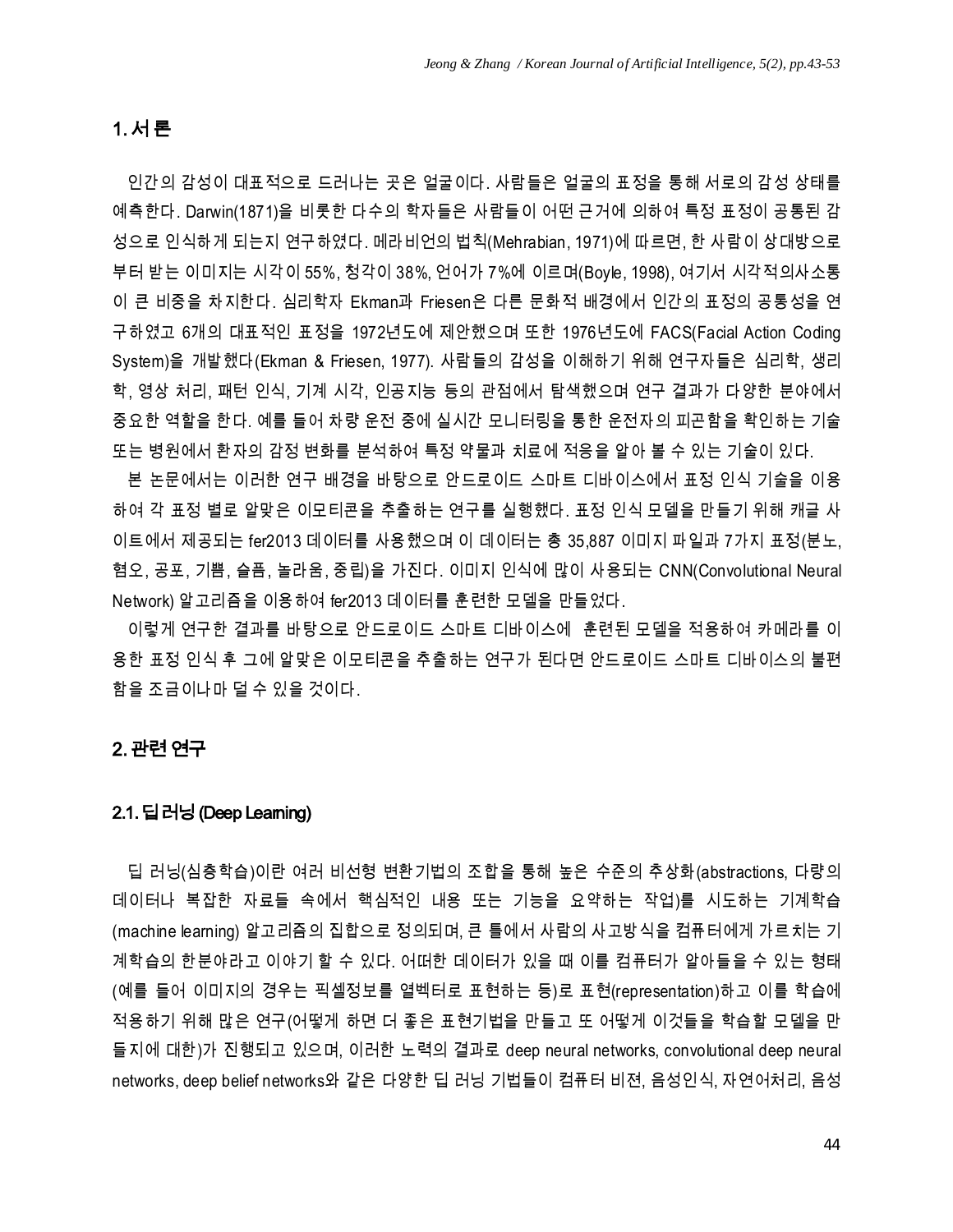/신호처리 등의 분야에 적용되어 최첨단의 결과들을 보여주고 있다.

#### 2.2. 텐서플로우(Tensor flow)

구글에서 오픈소스로 공개한 기계학습 라이브러리이다. 딥러닝과 기계학습 분야를 일반인들도 사용하 기쉽도록 다양한 기능들을 제공한다. 하이 레벨 프로그래밍 언어로 알려진 파이썬을 활용하여 연산처리 를 작성할 수 있다. 다른 언어들도 대부분 지원 하지만 파이썬 관련 자료가 가장 많다. 때문에 공개된지 그 리오래되지 않았음에도 불구하고 텐서플로우가 다양한 분야에서 활용되고 있다.

일반 버전과 GPU 가속 버전 두 가지가 공개되어 있다. 일반 버전은 어떤 컴퓨터에서든 실행할 수 있고 GPU 가속 버전은 GPGPU를 사용해 대량 연산을 빠르게 수행하므로 훨씬 빠르게 동작하게 된다. 단, NVDIA의 GPGPU 언어인 CUDA를 사용하기 때문에 NVIDIA 그래픽카드가 없으면 사용할 수 없다.

#### 2.3. CNN(Convolutional Neural Network) 알고리즘

합성곱 신경망(Convolutional Neural Network)은 최소한의 전처리(preprocess)를 사용하도록 설계된 다계층 퍼셉트론(multilayer perceptrons)의 한 종류이다. CNN은 하나 또는 여러 개의 합성곱 계층과 그 위에 올려진 일반적인 인공 신경망 계층들로 이루어져 있으며, 가중치와 통합 계층(pooling layer)들을 추가로 활용한다. 이러한 구조 덕분에 CNN은 2차원 구조의 입력 데이터를 충분히 활용할 수 있다. 다른 딥 러닝 구조들과 비교해서, CNN은 영상, 음성 분야 모두에서 좋은 성능을 보여준다. CNN은 또한 표준 역전달을 통해 훈련될 수 있다. CNN은 다른 피드포워드 인공신경망 기법들보다 쉽게 훈련되는 편이고 적은 수의 매개변수를 사용한다는 이점이 있다.



최근 딥 러닝에서는 합성곱 심층 신뢰 신경망(Convolutional Deep Belief Network, CDBN)가 개발되었는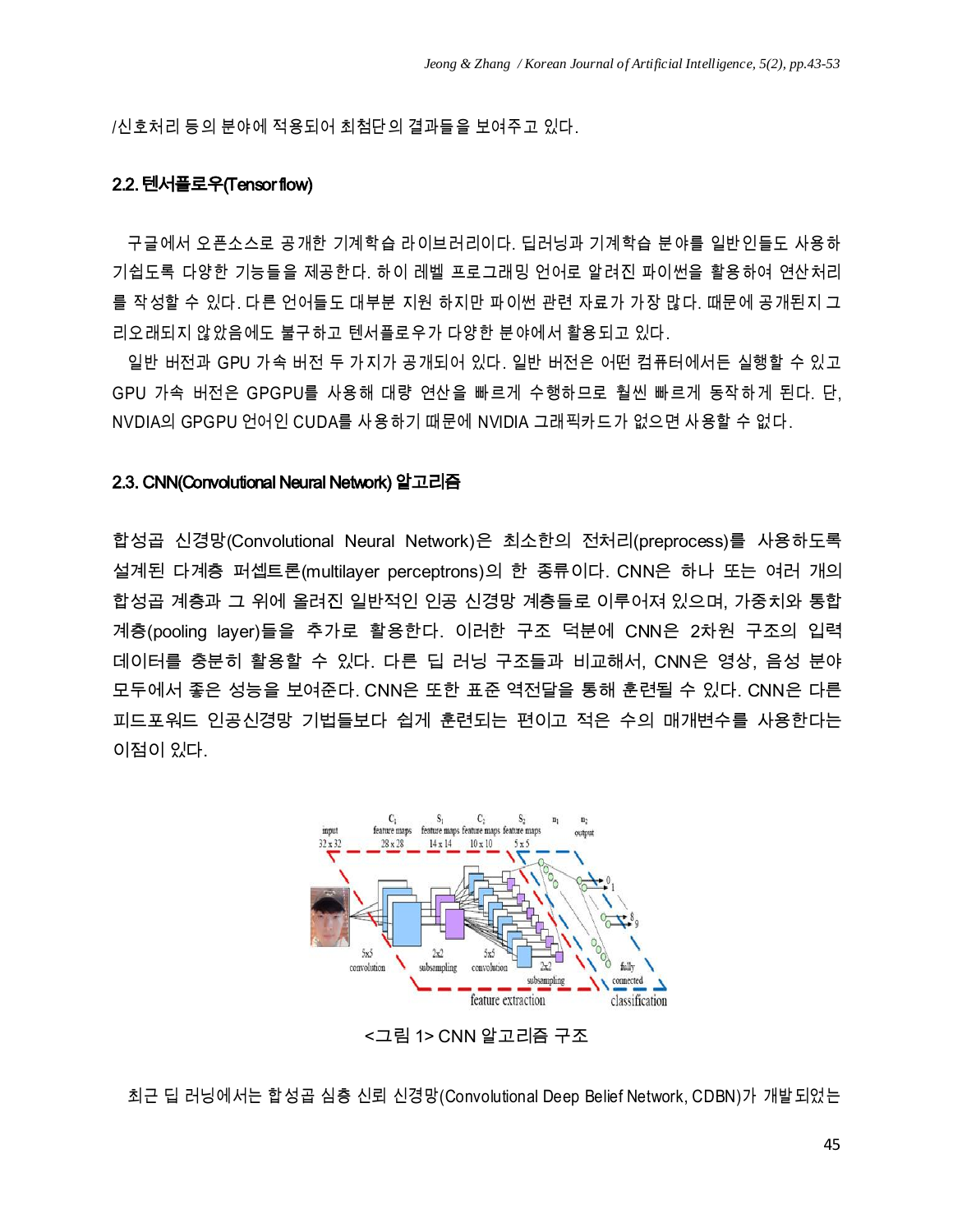데, 기존 CNN과 구조적으로 매우 비슷해서, 그림의 2차원 구조를 잘 이용할 수 있으며 그와 동시에 심층 신뢰 신경망(Deep Belief Network, DBN)에서의 선훈련에 의한 장점도 취할 수 있다. CDBN은 다양한 영상 과 신호 처리 기법에 사용될 수 있는 일반적인 구조를 제공하며 CIFAR와 같은 표준 이미지 데이터에 대한 여러 벤치마크 결과에 사용되고 있다.

#### 2.4. 얼굴 검출

얼굴 검출은 컴퓨터 비전의 한 분야로 영상(Image)에서 얼굴이 존재하는 위치를 알려주는 기술이다. 얼 굴 검출의 알고리즘적인 기본 구조는 Rowley, Baluja, and Kandae(1995)의 논문에 의해 정의되었다. 다양 한 크기의 얼굴을 검출하기 위해 피라미드 영상을 생성한 후, 한 픽셀씩 이동하며 특정 크기(예, 20x20 픽 셀)의 해당 영역이 얼굴인지 아닌지를 신경망(Neural Network), 아다부스트(Adaboost), 서포트 백터 머신 (Support Vector Machine) 등 분류기로 얼굴인지 아닌지를 결정한다.

#### 2.5. Haar

Harr는 영상에서 영역 간의 밝기 차를 이용한 특징으로 여러 형태의 기본 특징들이 존재하며 이 특징들 을 다양한 크기와 위치로 조합하여 물체에 대한 특징을 추출하는 방법이다. 기본 특징에 대한 특징 값은 특징의 흰색 부분에 해당하는 영상 픽셀들의 밝기 합에서 검은색 부분의 밝기 합을 뺀 차로 계산된다. 그 리고 특징을 이용한 대상의 식별은 계산된 영역의 밝기 차가 특징에 부여된 임계값 보다 큰지 작은지 여부 를 이용한다. 물론 하나의 특징을 사용하는 것이 아니라 다수의 특징을 조합하여 사용하게 되며 같은 종류 의 특징이라 할지라도 물체 내에서의 위치 및 크기에 따라 서로 다른 특징으로 간주하기 때문에 거의 무한 대에 가까운 특징 조합이 가능하다. 사람의 얼굴 같은 경우에는 머리카락, 눈썹, 눈동자, 입술 등이 특징적 인 밝기 차를 가지기 때문에 Harr 특징을 적용하기에 비교적 적합한 대상으로 볼 수 있다. Harr 특징은 기 본적으로 물체의 기하학적 정보를 유지하며 물체의 형태 변화 및 약간의 위치 변화를 어느 정도 커버 할 수 있는 특성을 가진다. 하지만 영상의 contrast 변화, 광원의 방향 변화에 따른 영상 밝기 변화에 영향을 받으며 물체가 회전하는 경우에는 검출이 힘들다는 단점이 있다. Harr 특징은 영상에서 얼굴과 비슷한 특 징이 있으면 얼굴로 검출하는 단점이 있기 때문에 다양한 전처리 방법과 함께 사용하여 검출 정확도를 높 인다.

#### 3. 본 론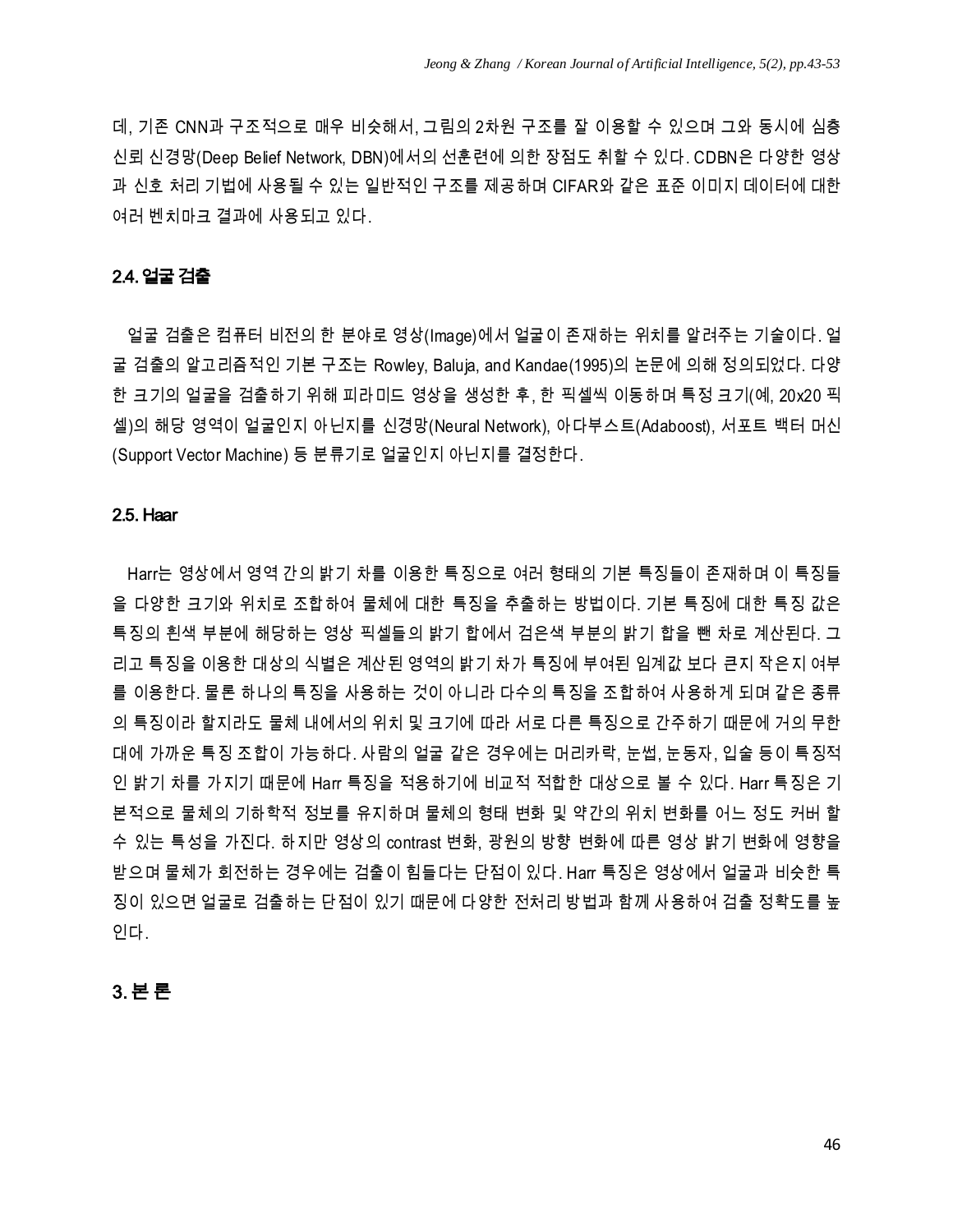

#### <그림 2> 셀프샷을 이용한 이모티콘 추출

본 논문에서 제시하는 모델은 안드로이드 스마트 디바이스에 장착되어 있는 카메라를 이용하여 사용자 의 표정에 따라 이모티콘을 추출하는 모델로 카메라 기능 또는 메신저 이모티콘 보내기 기능 등 다양한 분 야에서 활용 할 수 있다.



<그림 3> 모델 학습용 데이터

[그림 3]에서와 같이 캐글 사이트에서 제공되는 사진 데이터로 총 35,887 이미지와 7가지의 표정(분노, 혐오, 공포, 기쁨, 슬픔, 놀라움, 중립)를 이용하여 텐서플로우로 CNN 알고리즘을 적용시켜 표정 인식 모델을 만들었다. 표정 인식 모델을 학습시키는데 사용되는 도구로 노트북 성능 16GB Intel I7-7700HQ CPU 2.80GHz와 고급 프로그래밍 언어인 파이썬을 사용했다.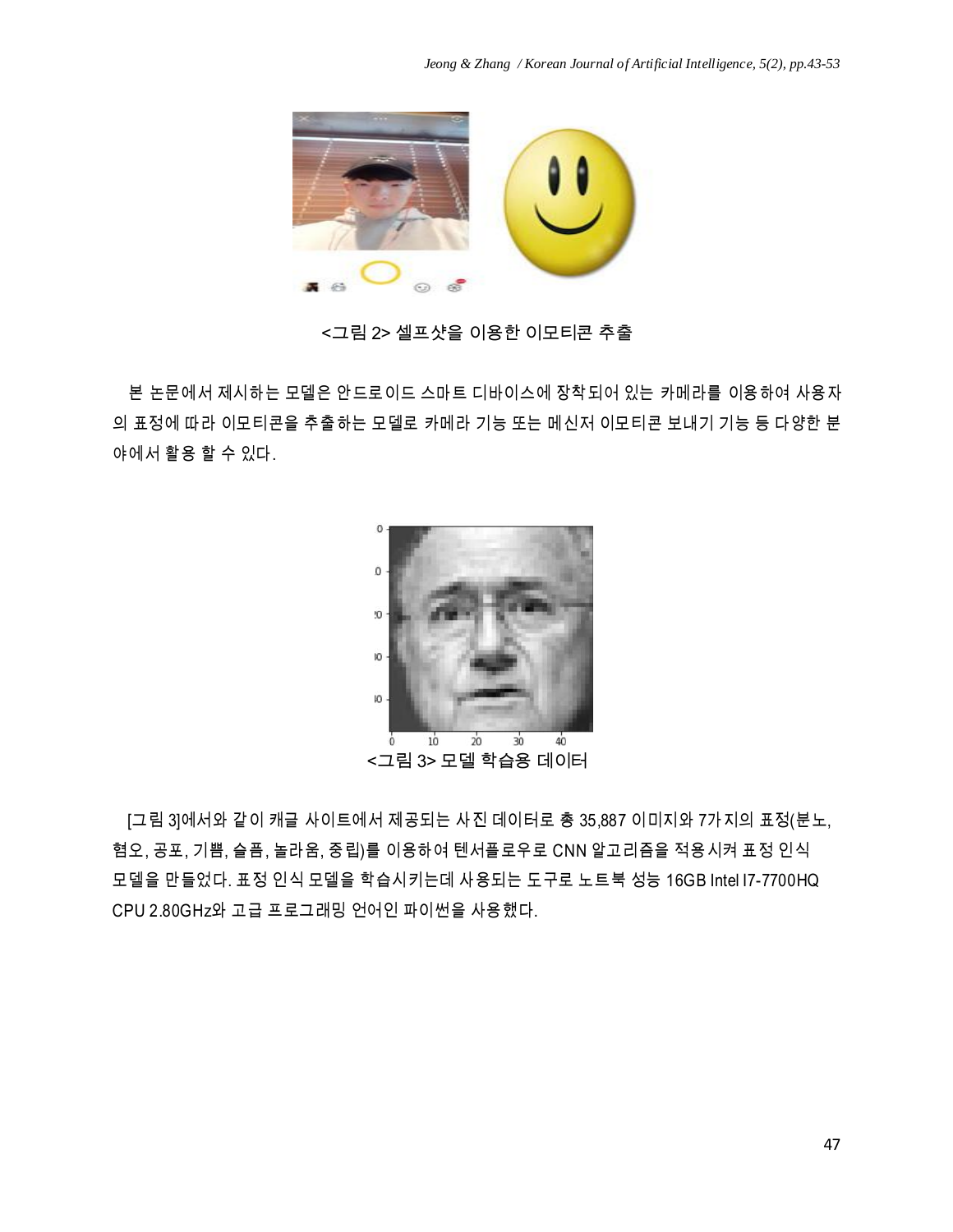*Jeong & Zhang / Korean Journal of Artificial Intelligence, 5(2), pp.43-53*



<그림 4> CNN 모델 구조

[그림 4]에서 CNN 모델의 구조를 보여준다. 본 논문의 연구를 진행하기 위하여 Python 코드로 표정 인 식 모델을 작성했다. 본 논문에서의 CNN의 구조는 Deep Learning using Linear Support Vector Machines 논문을 기반으로 만들었다. 텐서플로우 라이브러리를 이용하여 CNN 알고리즘 코드를 작성하여 모델을 학습 시켰으며 사람의 7가지의 표정(분노, 혐오, 공포, 기쁨, 슬픔, 놀라움, 중립)중에서 이미지를 입력하면 학습된 CNN 모델을 통하여 얼마나 정확히 표정을 예측하였는지 정확도를 출력하였다.

[표 1]에 Python 코드는 [그림 4]의 CNN 모델을 Python 코드로 작성한 것이며 fer2013 데이터로 작성한 모델을 학습 및 정확도를 확인한다.

#### <표 1> CNN 모델 소스 코드

| # weight initialization                                       |
|---------------------------------------------------------------|
| def weight variable(shape):                                   |
| initial = tf.truncated_normal(shape, stddev=1e-4)             |
| return tf. Variable (initial)                                 |
|                                                               |
| def bias_variable(shape):                                     |
| $initial = tf constant(0.1, shape = shape)$                   |
| return tf. Variable (initial)                                 |
| # convolution                                                 |
| $def \, conv2d(x, W, \text{padd})$ :                          |
| return tf.nn.conv2d(x, W, strides=[1, 1, 1, 1], padding=padd) |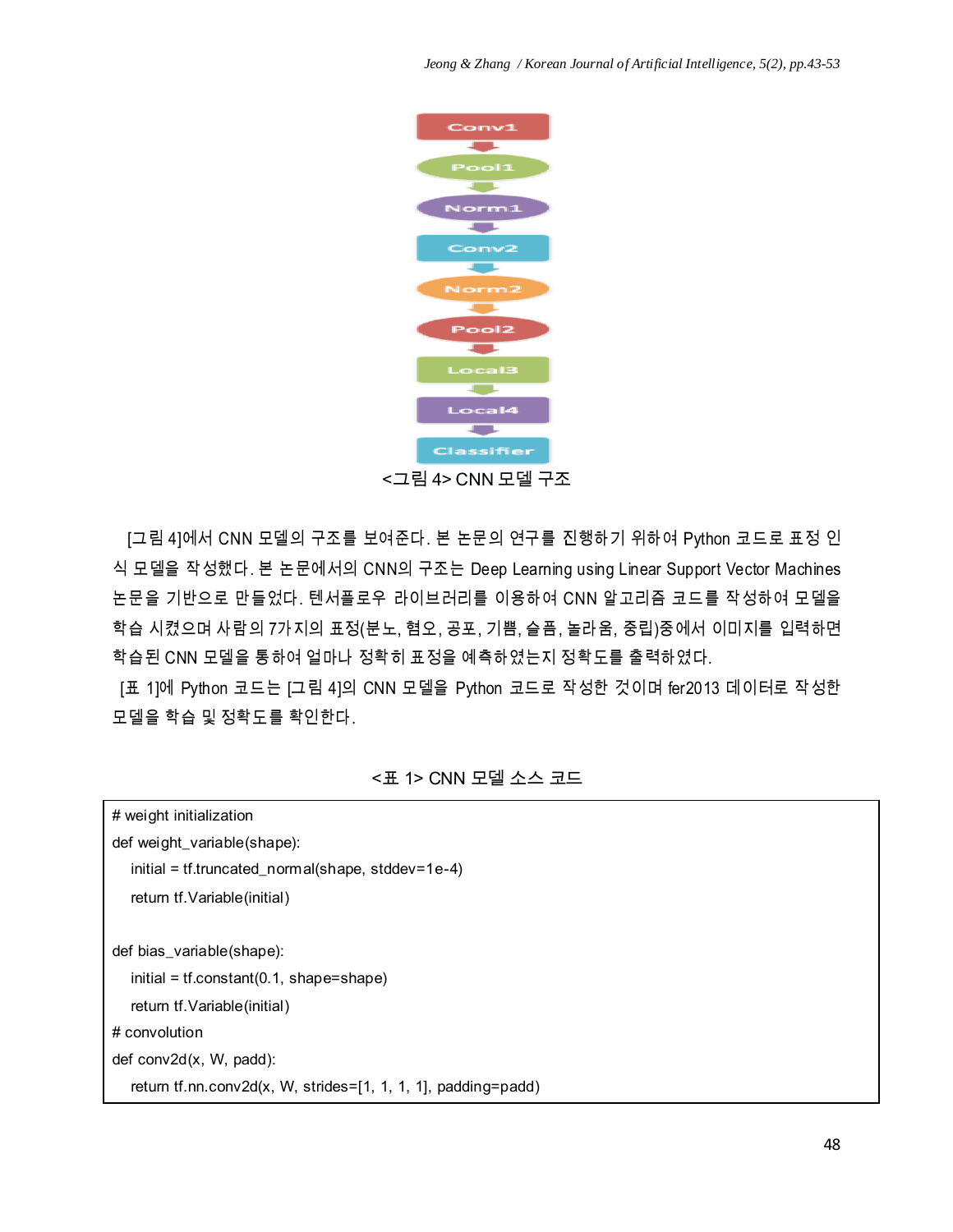```
# pooling
def max_pool_2x2(x):
   return tf.nn.max_pool(x, ksize=[1, 3, 3, 1], strides=[1, 2, 2, 1], padding='SAME')
# input & output of NN
# images
x = tf.placeholder('float', shape=[None, image_pixels])
# labels
y_ = tf.placeholder('float', shape=[None, labels_count])
# first convolutional layer 64
W_{\text{conv1}} = \text{weight\_variable}([5, 5, 1, 64])b_{\text{conv1}} = \text{bias_{\text{variable}}}# (27000, 2304) => (27000,48,48,1)
image = tf.reshape(x, [-1,image_width , image_height,1])
#print (image.get_shape()) # =>(27000,48,48,1)
h_conv1 = tf.nn.relu(conv2d(image, W_conv1, "SAME") + b_conv1)
#print (h_conv1.get_shape()) # = > (27000, 48, 48, 64)
h\_pool1 = max\_pool_2x2(h\_conv1)#print (h_pool1.get_shape()) # => (27000,24,24,1)
h_norm1 = tf.nn.lrn(h_pool1, 4, bias=1.0, alpha=0.001/9.0, beta=0.75)
# second convolutional layer
W_conv2 = weight_variable([5, 5, 64, 128])
b_conv2 = bias_variable([128])
h_conv2 = tf.nn.relu(conv2d(h_norm1, W_conv2, "SAME") + b_conv2)
#print (h_conv2.get_shape()) # => (27000,24,24,128)
h_norm2 = tf.nn.lrn(h_conv2, 4, bias=1.0, alpha=0.001/9.0, beta=0.75)
h_pool2 = max_pool_2x2(h_norm2)
# local layer weight initialization
def local_weight_variable(shape):
   initial = tf.truncated_normal(shape, stddev=0.04)
   return tf.Variable(initial)
```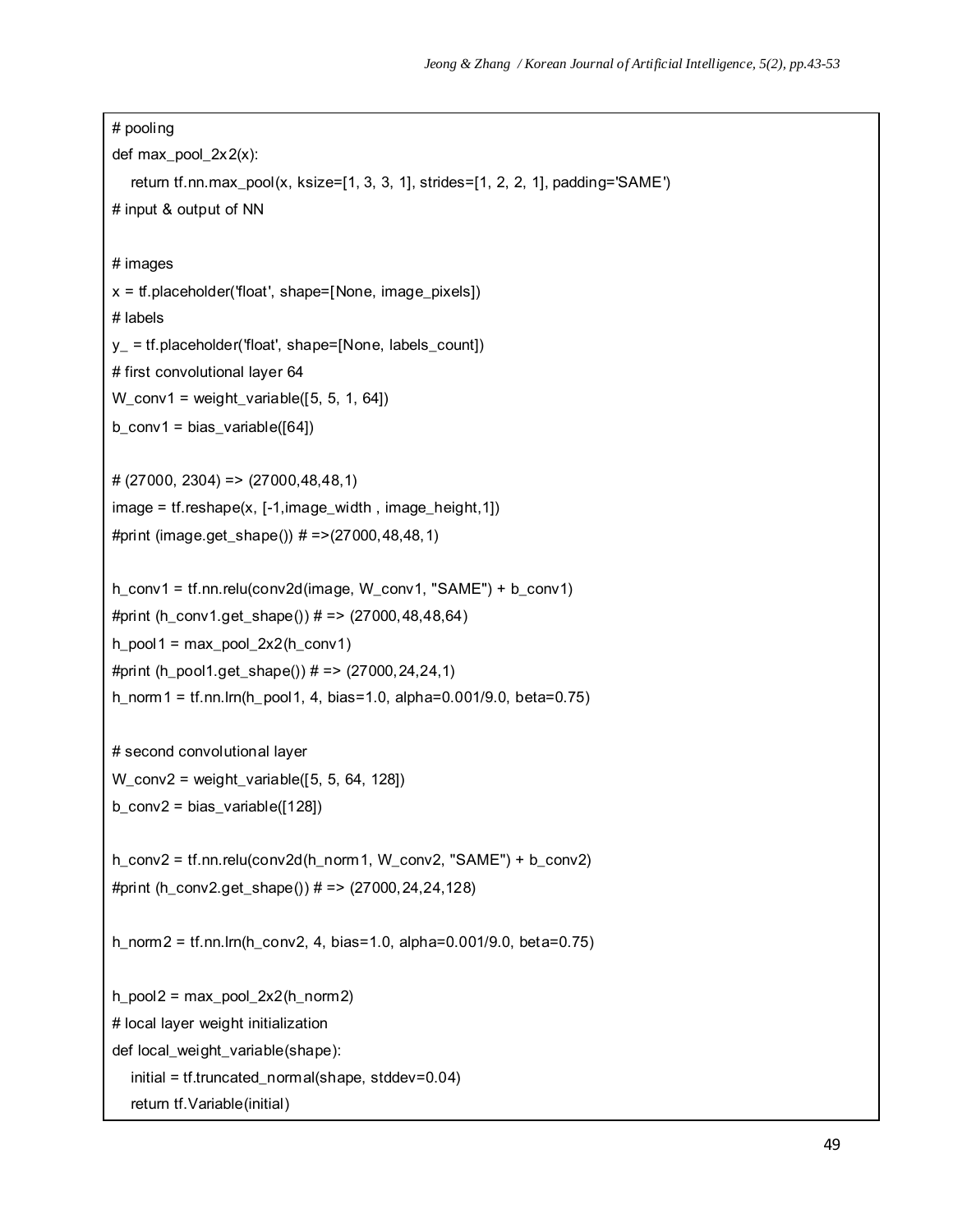```
def local_bias_variable(shape):
   initial = tf.constant(0.0, shape=shape)
   return tf.Variable(initial)
# densely connected layer local 3
W_fc1 = local_weight_variable([12 * 12 * 128, 3072])
b_fc1 = local_bias_variable([3072])
# (27000, 12, 12, 128) => (27000, 12 * 12 * 128)
h_pool2_flat = tf.reshape(h_pool2, [-1, 12 * 12 * 128])
h_fc1 = tf.nn.relu(tf.matmul(h_pool2_flat, W_fc1) + b_fc1)#print (h_fc1.get_shape()) # => (27000, 1024)
# densely connected layer local 4
W_fc2 = local_weight_variable([3072, 1536])
b_fc2 = local_bias_variable([1536])
# (40000, 7, 7, 64) => (40000, 3136)
h_fc2_flat = tf.reshape(h_fc1, [-1, 3072])
h_f c2 = tf.nn.relu(tf.matmul(h_f c2_flat, W_f c2) + b_f c2)#print (h_fc1.get_shape()) # => (40000, 1024)
# dropout
keep_prob = tf.placeholder('float')
h_fc2_drop = tf.nn.dropout(h_fc2, keep_prob)
# readout layer for deep net
W_fc3 = weight_variable([1536, labels_count])
b_fc3 = bias_variable([labels_count])
y = tf.nn.softmax(tf.matmul(h_fc2_drop, W_fc3) + b_fc3)#print (y.get_shape()) # => (40000, 10)
# settings
LEARNING_RATE = 1e-4
# cost function
cross_entropy = -tf.reduce_sum(y_*tf.log(y))
```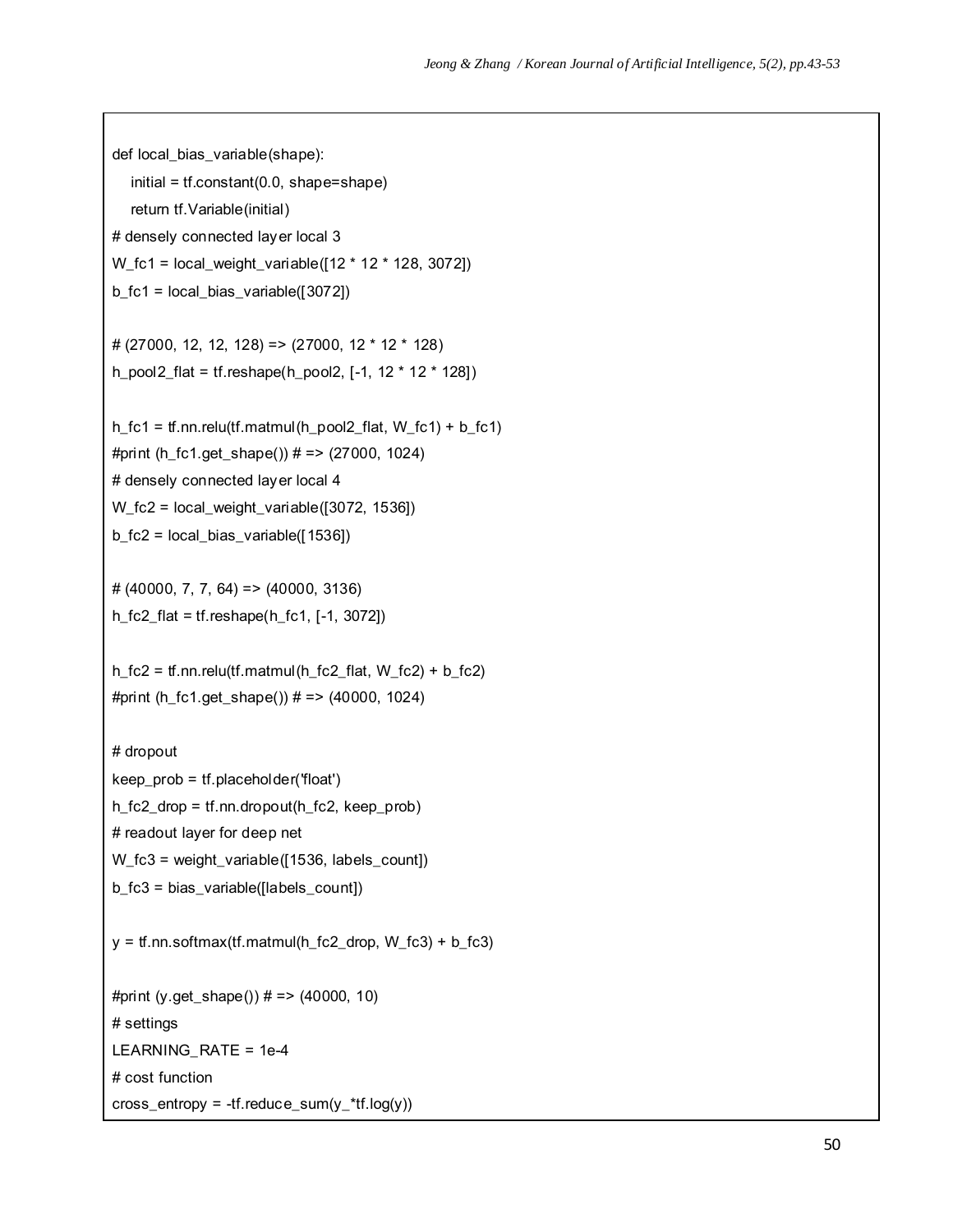```
# optimisation function
train_step = tf.train.AdamOptimizer(LEARNING_RATE).minimize(cross_entropy)
# evaluation
correct_prediction = tf.equal(tf.argmax(y,1), tf.argmax(y_,1))
accuracy = tf.reduce_mean(tf.cast(correct_prediction, 'float'))
# prediction function
#[0.1, 0.9, 0.2, 0.1, 0.1 0.3, 0.5, 0.1, 0.2, 0.3] => 1
predict = tf<sup>n</sup>argmax(y, 1)
# set to 100000 iterations 
TRAINING_ITERATIONS = 100000
DROPOUT = 0.5BATCH_SIZE = 50
epochs_completed = 0
index_in_epoch = 0
num_examples = train_images.shape[0]
# serve data by batches
def next_batch(batch_size):
   global train_images
   global train_labels
   global index_in_epoch
   global epochs_completed
   start = index_in_epoch
   index_in_epoch += batch_size
```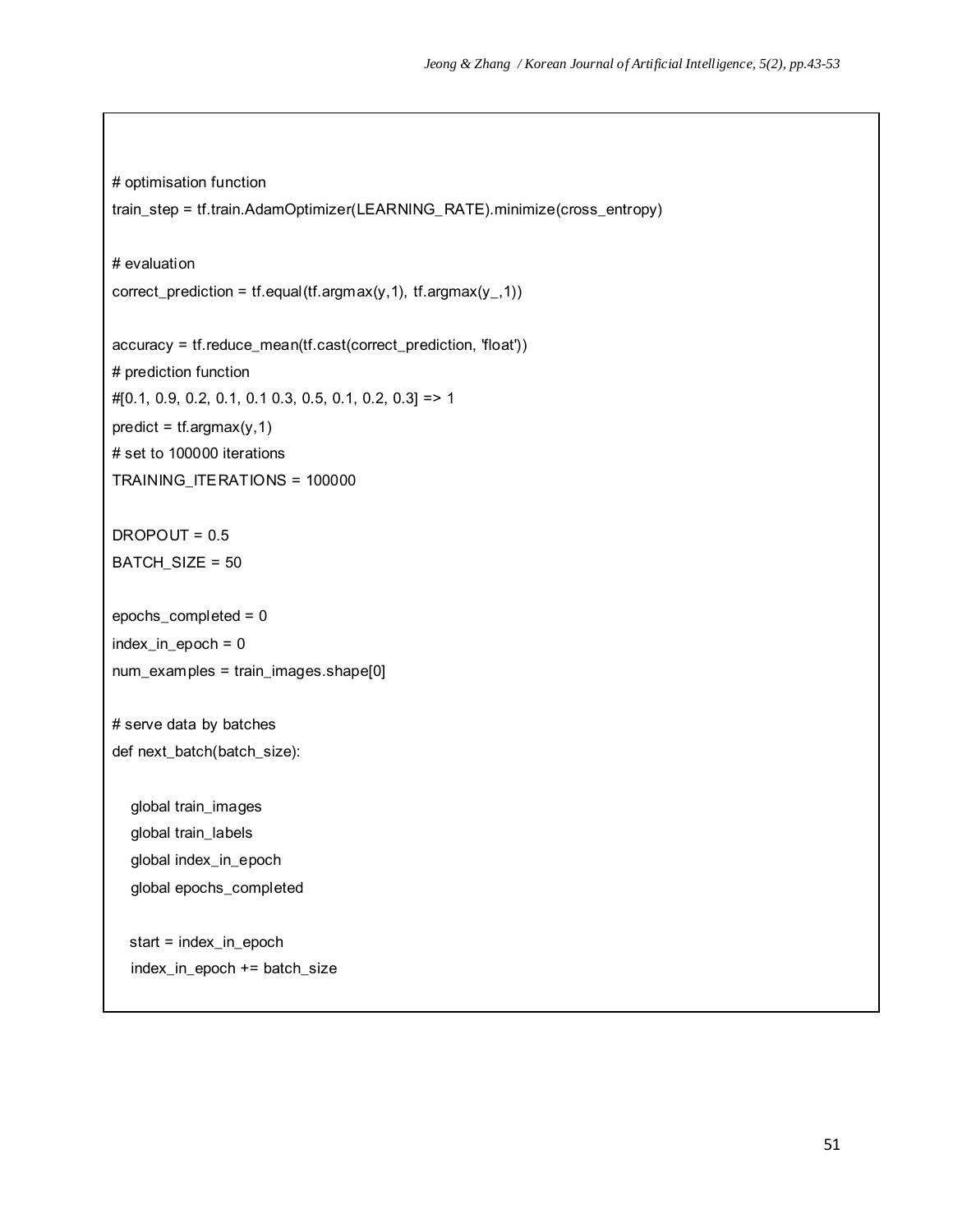# 4. 결 과

본 논문에서 실행한 연구는 캐글 사이트에서 제공되는 fer2013 데이터세트이며 35887장의 사진을 CNN 알고리즘을 적용시켜서 표정 인식 모델을 학습시켰다.

| training_accuracy / validation_accuracy => 0.12 / 0.18 for step 98600   |  |  |  |
|-------------------------------------------------------------------------|--|--|--|
| training_accuracy / validation_accuracy => 0.12 / 0.18 for step 98700   |  |  |  |
| training_accuracy / validation_accuracy => 0.14 / 0.18 for step 98800   |  |  |  |
| training_accuracy / validation_accuracy => 0.14 / 0.18 for step 98900   |  |  |  |
| training accuracy / validation accuracy => 0.20 / 0.18 for step 99000   |  |  |  |
| training_accuracy / validation_accuracy => 0.12 / 0.18 for step $99100$ |  |  |  |
| training accuracy / validation accuracy => 0.14 / 0.18 for step 99200   |  |  |  |
| training_accuracy / validation_accuracy => $0.14$ / 0.18 for step 99300 |  |  |  |
| training accuracy / validation accuracy => 0.14 / 0.18 for step 99400   |  |  |  |
| training accuracy / validation accuracy => 0.12 / 0.18 for step $99500$ |  |  |  |
| training_accuracy / validation_accuracy => 0.16 / 0.18 for step 99600   |  |  |  |
| training_accuracy / validation_accuracy => 0.16 / 0.18 for step 99700   |  |  |  |
| training accuracy / validation accuracy => 0.14 / 0.18 for step 99800   |  |  |  |
| training_accuracy / validation_accuracy => 0.14 / 0.18 for step 99900   |  |  |  |
| training accuracy / validation accuracy => 0.10 / 0.18 for step 99999   |  |  |  |

<그림 5> 학습 정확도

[그림 5]는 100000번 반복 학습한 데이터의 정확도를 나타낸다. 모델 학습의 가장 높은 정확도는 66%이다.



<그림 6>는 100000번 반복 학습한 데이터의 정확도를 그래프로 보여주는 것이며 66%의 높은 정확도 를 보이고 있다.

# 5. 결 론

본 논문에서는 사용자의 표정 인식을 통해 표정과 동일한 이모티콘을 추출하는 서비스를 제시하였다. 여러 사진을 CNN 알고리즘으로 학습시킨 결과 66%의 정확도로 표정을 인식하는 모델을 만들었다. 이 모